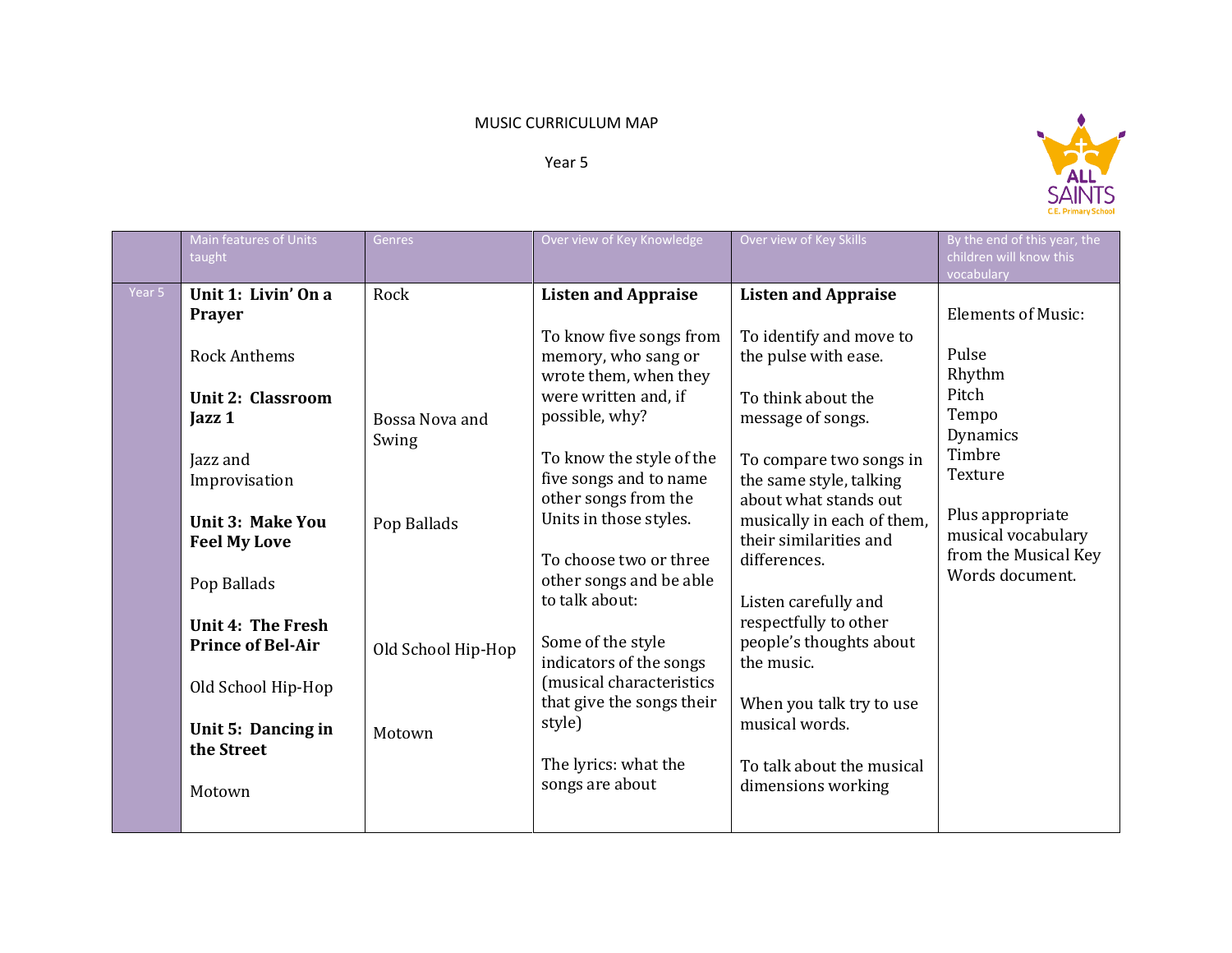| Unit 6 Reflect,<br><b>Rewind &amp; Replay</b><br>The history of music,<br>look back and<br>consolidate your | Any musical dimensions<br>featured in the songs<br>and where they are used<br>(texture, dynamics,<br>tempo, rhythm and<br>pitch) | together in the Unit<br>songs.<br>Talk about the music and<br>how it makes you feel. |  |
|-------------------------------------------------------------------------------------------------------------|----------------------------------------------------------------------------------------------------------------------------------|--------------------------------------------------------------------------------------|--|
| learning, learn some<br>of the language of<br>music.                                                        | Identify the main<br>sections of the songs<br>(intro, verse, chorus<br>etc.                                                      |                                                                                      |  |
|                                                                                                             | Name some of the<br>instruments they heard<br>in the songs                                                                       |                                                                                      |  |
|                                                                                                             | The historical context of<br>the songs. What else was<br>going on at this time?                                                  |                                                                                      |  |
|                                                                                                             | <b>Singing</b>                                                                                                                   | <b>Singing</b>                                                                       |  |
|                                                                                                             | To know and confidently<br>sing five songs and their                                                                             | To sing in unison and to<br>sing backing vocals.                                     |  |
|                                                                                                             | parts from memory, and<br>to sing them with a<br>strong internal pulse.                                                          | To enjoy exploring<br>singing solo.                                                  |  |
|                                                                                                             | To choose a song and be<br>able to talk about:                                                                                   | To listen to the group<br>when singing.                                              |  |
|                                                                                                             | Its main features                                                                                                                | To demonstrate a good<br>singing posture.                                            |  |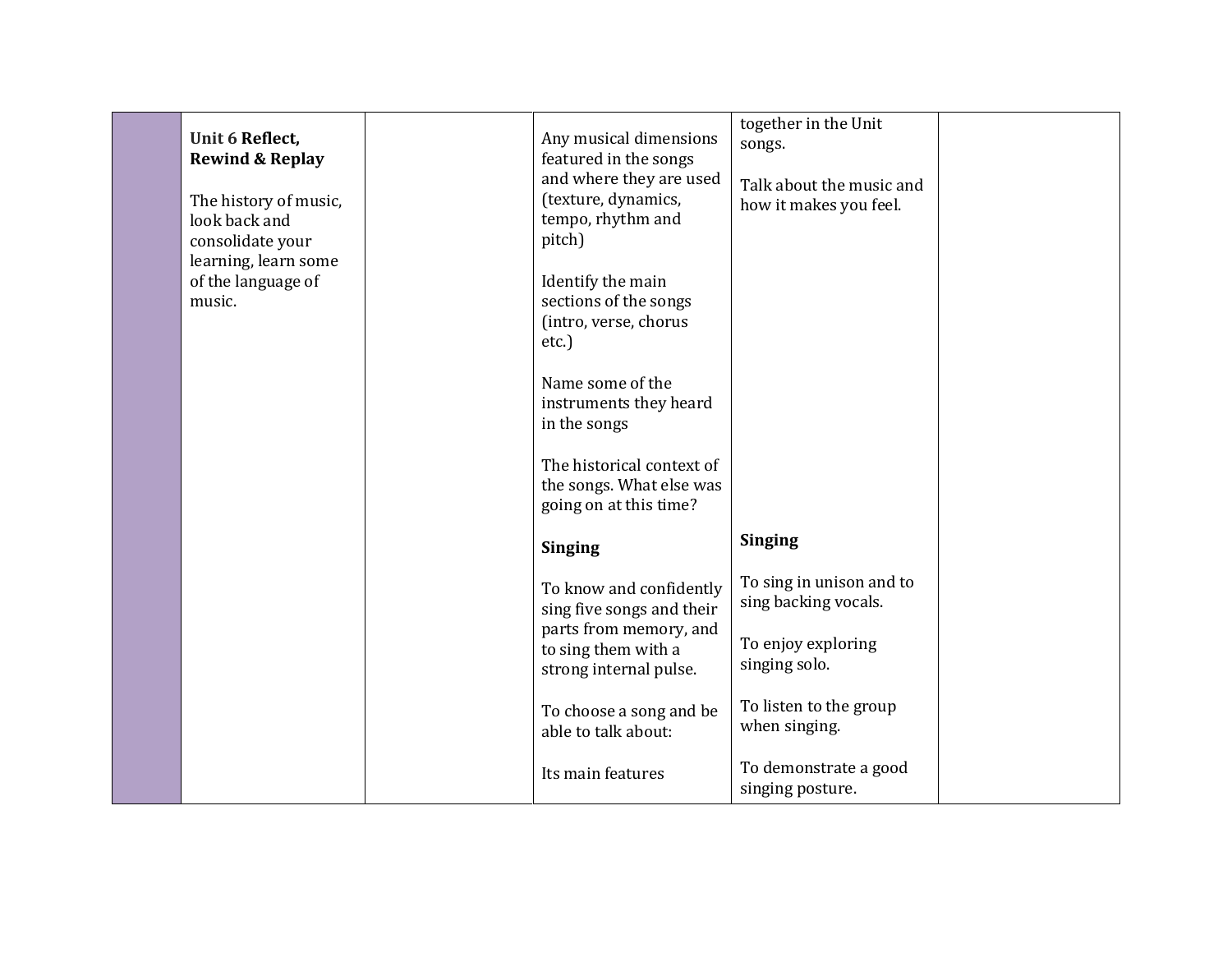|  | Singing in unison, the<br>solo, lead vocal, backing<br>vocals or rapping<br>To know what the song<br>is about and the<br>meaning of the lyrics<br>To know and explain the<br>importance of warming<br>up your voice | To follow a leader when<br>singing.<br>To experience rapping<br>and solo singing.<br>To listen to each other<br>and be aware of how you<br>fit into the group.<br>To sing with awareness of<br>being 'in tune'. |  |
|--|---------------------------------------------------------------------------------------------------------------------------------------------------------------------------------------------------------------------|-----------------------------------------------------------------------------------------------------------------------------------------------------------------------------------------------------------------|--|
|  | <b>Playing</b>                                                                                                                                                                                                      |                                                                                                                                                                                                                 |  |
|  |                                                                                                                                                                                                                     |                                                                                                                                                                                                                 |  |
|  |                                                                                                                                                                                                                     | Playing                                                                                                                                                                                                         |  |
|  | To know and be able to                                                                                                                                                                                              |                                                                                                                                                                                                                 |  |
|  | talk about:                                                                                                                                                                                                         | Play a musical instrument                                                                                                                                                                                       |  |
|  |                                                                                                                                                                                                                     | with the correct                                                                                                                                                                                                |  |
|  | Different ways of                                                                                                                                                                                                   | technique within the                                                                                                                                                                                            |  |
|  | writing music down -                                                                                                                                                                                                | context of the Unit song.                                                                                                                                                                                       |  |
|  | e.g. staff notation,                                                                                                                                                                                                |                                                                                                                                                                                                                 |  |
|  | symbols                                                                                                                                                                                                             | Select and learn an                                                                                                                                                                                             |  |
|  |                                                                                                                                                                                                                     | instrumental part that                                                                                                                                                                                          |  |
|  | The notes C, D, E, F, G, A,                                                                                                                                                                                         | matches their musical                                                                                                                                                                                           |  |
|  | $B + C$ on the treble stave                                                                                                                                                                                         | challenge, using one of                                                                                                                                                                                         |  |
|  |                                                                                                                                                                                                                     | the differentiated parts -                                                                                                                                                                                      |  |
|  | The instruments they                                                                                                                                                                                                | a one-note, simple or                                                                                                                                                                                           |  |
|  | might play or be played                                                                                                                                                                                             | medium part or the                                                                                                                                                                                              |  |
|  | in a band or orchestra or                                                                                                                                                                                           | melody of the song from                                                                                                                                                                                         |  |
|  | by their friends                                                                                                                                                                                                    | memory or using<br>notation.                                                                                                                                                                                    |  |
|  |                                                                                                                                                                                                                     |                                                                                                                                                                                                                 |  |
|  |                                                                                                                                                                                                                     |                                                                                                                                                                                                                 |  |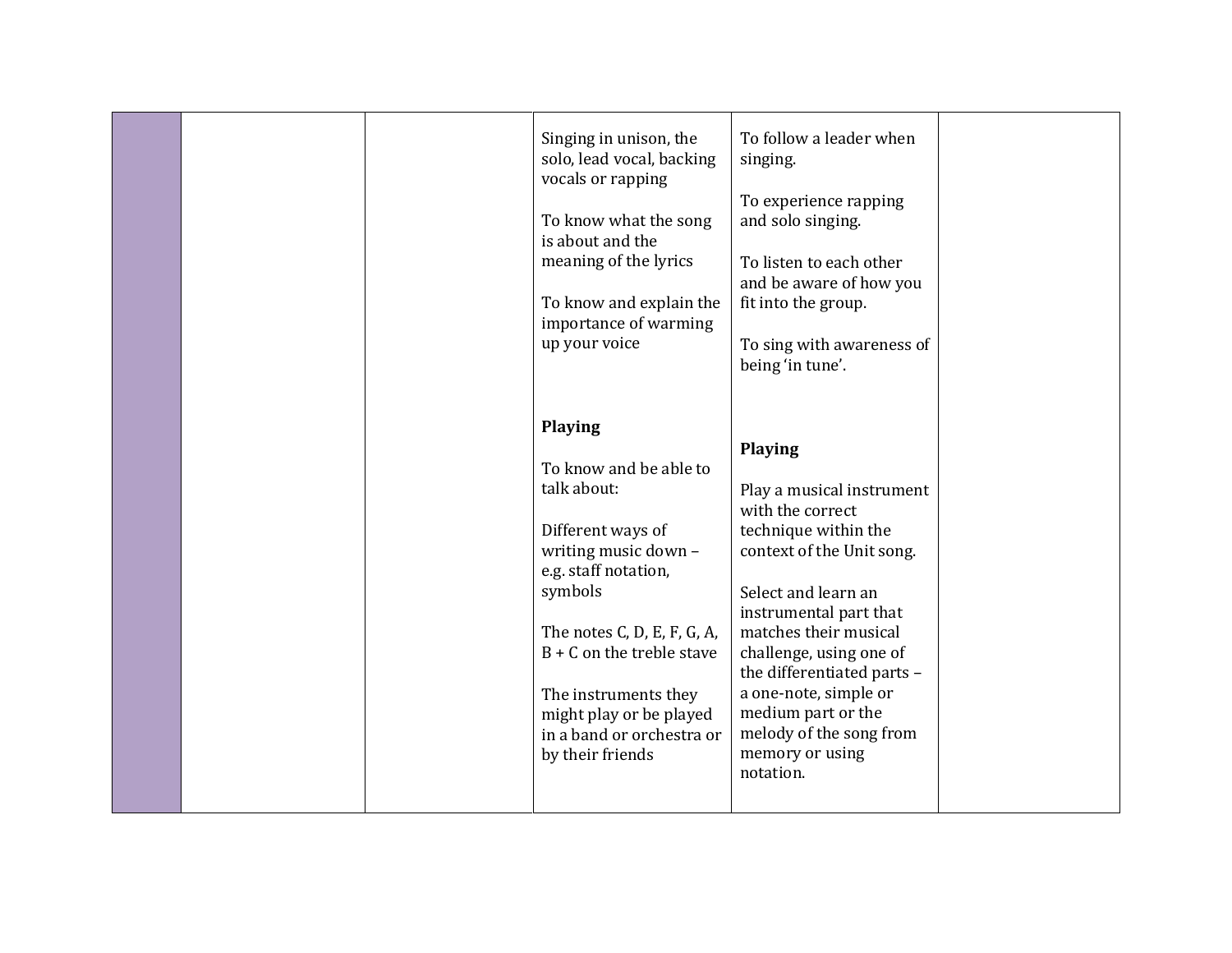|  | Improvisation                                                   | To rehearse and perform<br>their part within the<br>context of the Unit song.<br>To listen to and follow<br>musical instructions from<br>a leader.<br>To lead a rehearsal<br>session. |  |
|--|-----------------------------------------------------------------|---------------------------------------------------------------------------------------------------------------------------------------------------------------------------------------|--|
|  |                                                                 | Improvisation                                                                                                                                                                         |  |
|  | To know and be able to<br>talk about<br>improvisation:          | Copy Back - Listen and<br>clap back, sing back or<br>play back                                                                                                                        |  |
|  | Improvisation is making                                         | Play and Improvise -                                                                                                                                                                  |  |
|  | up your own tunes on<br>the spot                                | Using instruments, listen<br>and play your own<br>answer using a                                                                                                                      |  |
|  | When someone<br>improvises, they make<br>up their own tune that | prescribed number of<br>notes.                                                                                                                                                        |  |
|  | has never been heard                                            | Improvise! - Take it in                                                                                                                                                               |  |
|  | before. It is not written<br>down and belongs to<br>them.       | turns to improvise using<br>a prescribed number of<br>not                                                                                                                             |  |
|  |                                                                 |                                                                                                                                                                                       |  |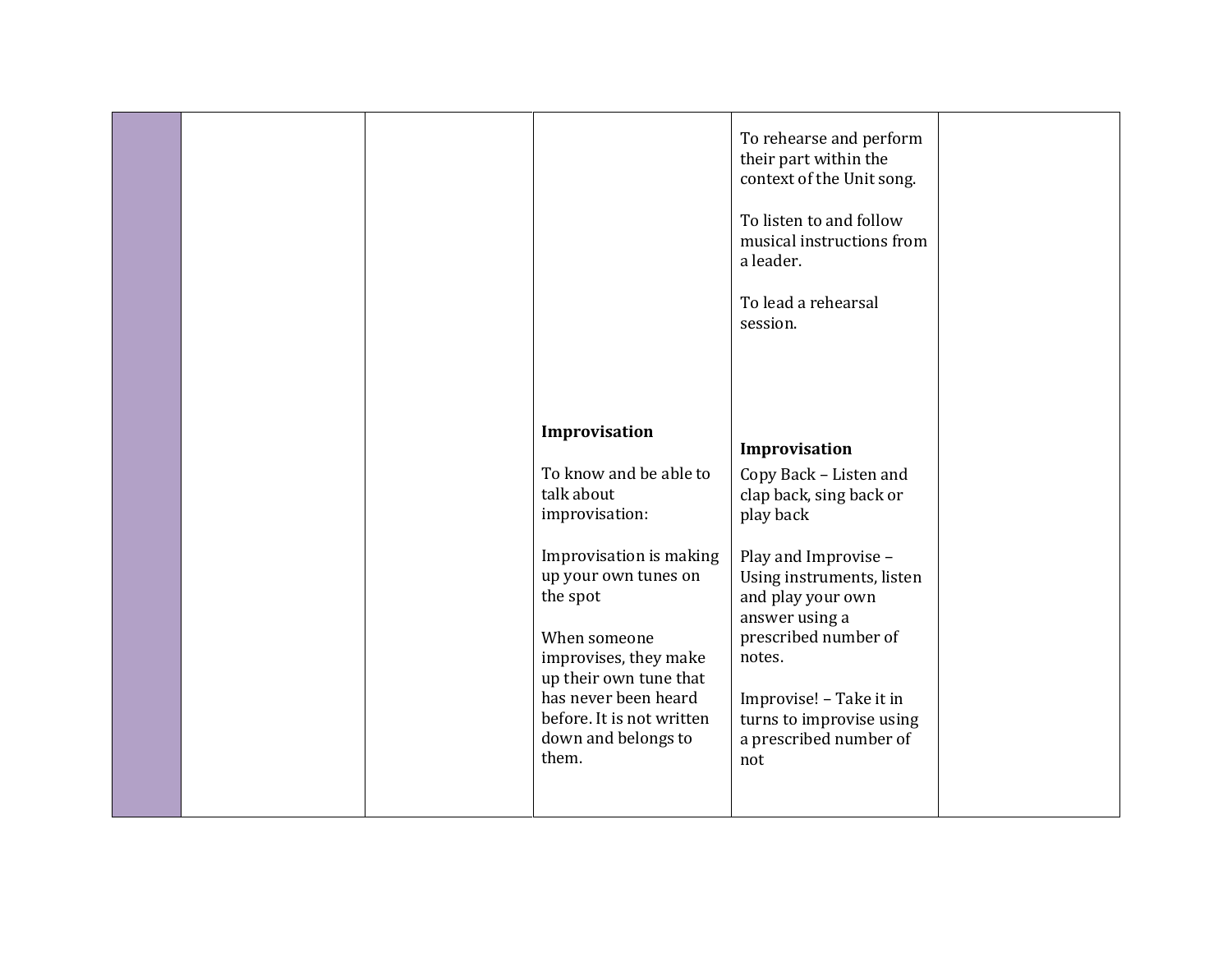|  | To know that using one<br>or two notes confidently<br>is better than using five<br>To know that if you<br>improvise using the<br>notes you are given, you<br>cannot make a mistake<br>To know that you can<br>use some of the riffs you<br>have heard in the<br>Challenges in your<br>improvisations<br>To know three well-<br>known improvising<br>musicians |                                                                                                                                                                                                                                       |  |
|--|---------------------------------------------------------------------------------------------------------------------------------------------------------------------------------------------------------------------------------------------------------------------------------------------------------------------------------------------------------------|---------------------------------------------------------------------------------------------------------------------------------------------------------------------------------------------------------------------------------------|--|
|  | Composition<br>To know and be able to<br>talk about:<br>A composition: music<br>that is created by you<br>and kept in some way.<br>It's like writing a story.<br>It can be played or<br>performed again to your<br>friends.                                                                                                                                   | Composition<br>Create simple melodies<br>using up to five different<br>notes and simple rhythms<br>that work musically with<br>the style of the Unit song.<br>Explain the keynote or<br>home note and the<br>structure of the melody. |  |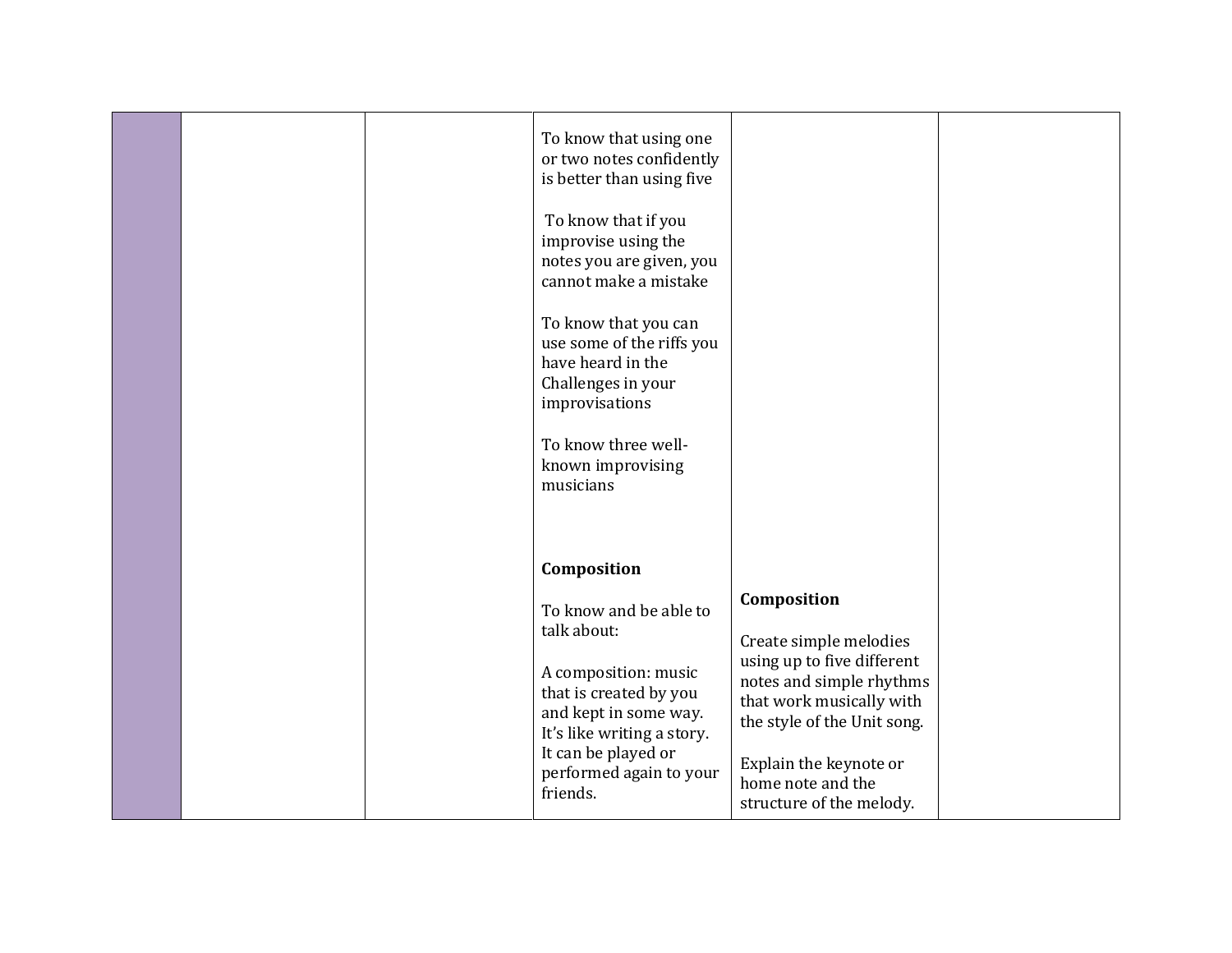|  | A composition has pulse,<br>rhythm and pitch that<br>work together and are<br>shaped by tempo,<br>dynamics, texture and<br>structure<br>Notation: recognise the<br>connection between<br>sound and symbol | Listen to and reflect upon<br>the developing<br>composition and make<br>musical decisions about<br>how the melody connects<br>with the song.<br>Record the composition<br>in any way appropriate<br>that recognises the<br>connection between<br>sound and symbol (e.g.<br>graphic/pictorial<br>notation). |  |
|--|-----------------------------------------------------------------------------------------------------------------------------------------------------------------------------------------------------------|------------------------------------------------------------------------------------------------------------------------------------------------------------------------------------------------------------------------------------------------------------------------------------------------------------|--|
|  | <b>Performance</b>                                                                                                                                                                                        | <b>Performance</b>                                                                                                                                                                                                                                                                                         |  |
|  | To know and be able to<br>talk about:                                                                                                                                                                     | To choose what to<br>perform and create a<br>programme.                                                                                                                                                                                                                                                    |  |
|  | Performing is sharing<br>music with other people,<br>an audience                                                                                                                                          | To communicate the<br>meaning of the words and<br>clearly articulate them.                                                                                                                                                                                                                                 |  |
|  | A performance doesn't<br>have to be a drama! It<br>can be to one person or<br>to each other                                                                                                               | To talk about the venue<br>and how to use it to best<br>effect.                                                                                                                                                                                                                                            |  |
|  | Everything that will be<br>performed must be<br>planned and learned                                                                                                                                       | To record the<br>performance and                                                                                                                                                                                                                                                                           |  |